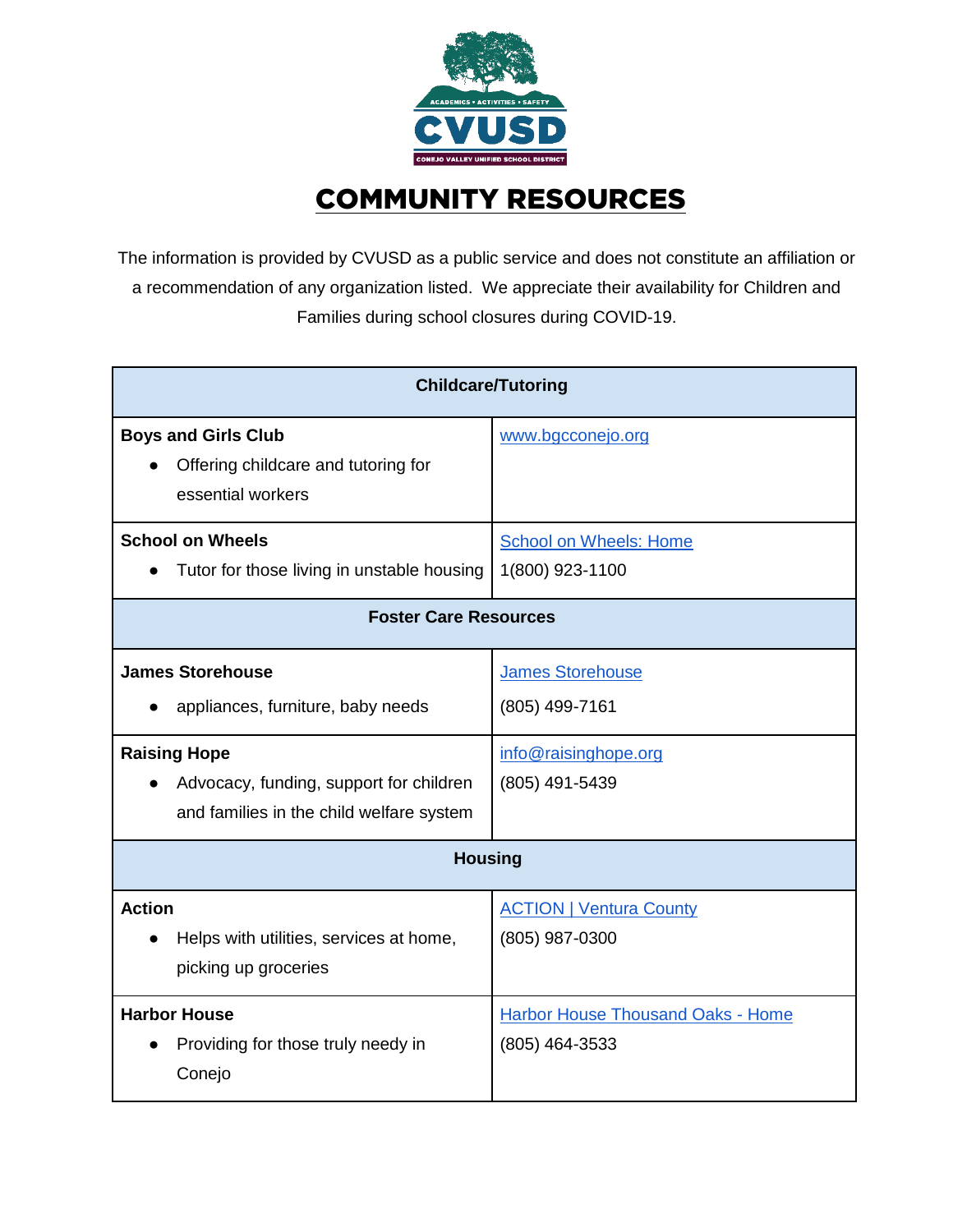| <b>Meals</b>                                                                                                                                                     |                                                                                                                                                                                  |  |
|------------------------------------------------------------------------------------------------------------------------------------------------------------------|----------------------------------------------------------------------------------------------------------------------------------------------------------------------------------|--|
| <b>CVUSD</b><br>Offering free meals for breakfast and<br>lunch                                                                                                   | Conejo Valley Unified School District > Free<br><b>Meal Information</b>                                                                                                          |  |
| <b>Calvary Community Church</b><br>Financial help and food                                                                                                       | (818) 575-2269                                                                                                                                                                   |  |
| <b>Food Share</b>                                                                                                                                                | mwhite@foodshare.com<br>(805) 983-7100 ext. 111                                                                                                                                  |  |
| <b>Holy Trinity Lutheran Church</b><br>offers food everyday from 2-4                                                                                             | 1 W Avenida de los Arboles Thousand Oaks<br>(805) 492-1234                                                                                                                       |  |
| <b>Westminster Free Clinic</b><br>free medical services and food every<br>Wednesday at 4                                                                         | 1000 E Janss Road Thousand Oaks<br>http://westminsterclinic.org/<br>(805) 241-8366                                                                                               |  |
| <b>Technology</b>                                                                                                                                                |                                                                                                                                                                                  |  |
| <b>Spectrum</b><br>60 days of service for free                                                                                                                   | 855-243-8892                                                                                                                                                                     |  |
| <b>Comcast</b><br>60 days of service for free                                                                                                                    | <b>Internet Essentials from Comcast</b><br>1-855-846-8376                                                                                                                        |  |
| <b>Student Support Services</b><br>$\bullet$ If students are still not able to access<br>the internet, please contact Amber<br>Bowman at for further assistance. | abowman@conejousd.org<br>(805) 497-9511 ext. 3323                                                                                                                                |  |
| <b>Technology Support</b><br>For help accessing one of students<br>websites                                                                                      | Conejo Valley Unified School District ><br>Departments > Business Services ><br><b>Technology Services &gt; Distance Learning</b><br><b>Technology Support</b><br>(805) 498-0527 |  |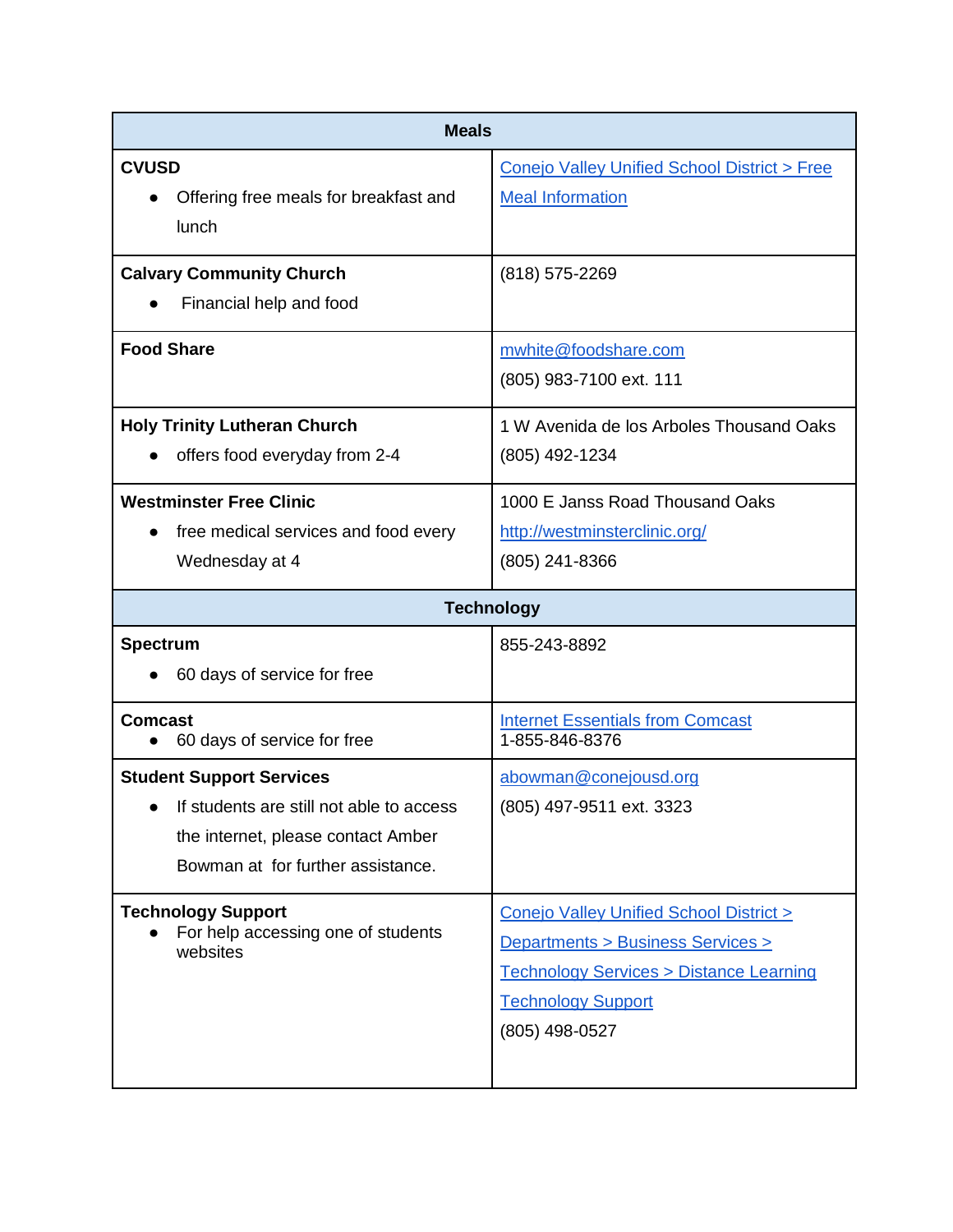| <b>Additional Resources</b>                                                                                                                      |                                                                                    |  |
|--------------------------------------------------------------------------------------------------------------------------------------------------|------------------------------------------------------------------------------------|--|
| 211<br>Helps with food, utility payments and<br>other benefits                                                                                   | 211 Ventura County   Home Page                                                     |  |
| <b>Adelante Comunidad Conejo</b><br>Adelante Comunidad Conejo is the voice for<br>Latino families providing advocacy,<br>networking and support. | adelante.comunidad.conejo@gmail.com<br>(805) 796-8569                              |  |
| <b>City of Thousand Oaks</b><br>Latest updates on current situation                                                                              | <b>Thousand Oaks, CA   Home</b>                                                    |  |
| <b>Conejo Community Outreach</b><br>Helping with baby needs of food and<br>diapers                                                               | <b>Conejo Community Outreach</b>                                                   |  |
| <b>CVUSD Outreach Program</b><br>Offering parenting classes, homework<br>clubs, and linking families to resources                                | aalvarez@conejousd.org                                                             |  |
| <b>Migration Education</b><br>Ventura County of Education                                                                                        | tguerra@vcoe.org<br>(805) 383-9359                                                 |  |
| <b>Safe Passage</b><br>Helping families get food, tutoring,<br>internet and much more                                                            | info@safepassageyouth.org<br>(805) 558-8987                                        |  |
| <b>Ventura County Website</b><br>Providing an updated list of resources<br>for our community during Coronavirus                                  | <b>Resources to Support the Community during</b><br>Coronavirus - sigue en español |  |

For additional support, please call Amber Bowman at (805) 497-9511 x 3323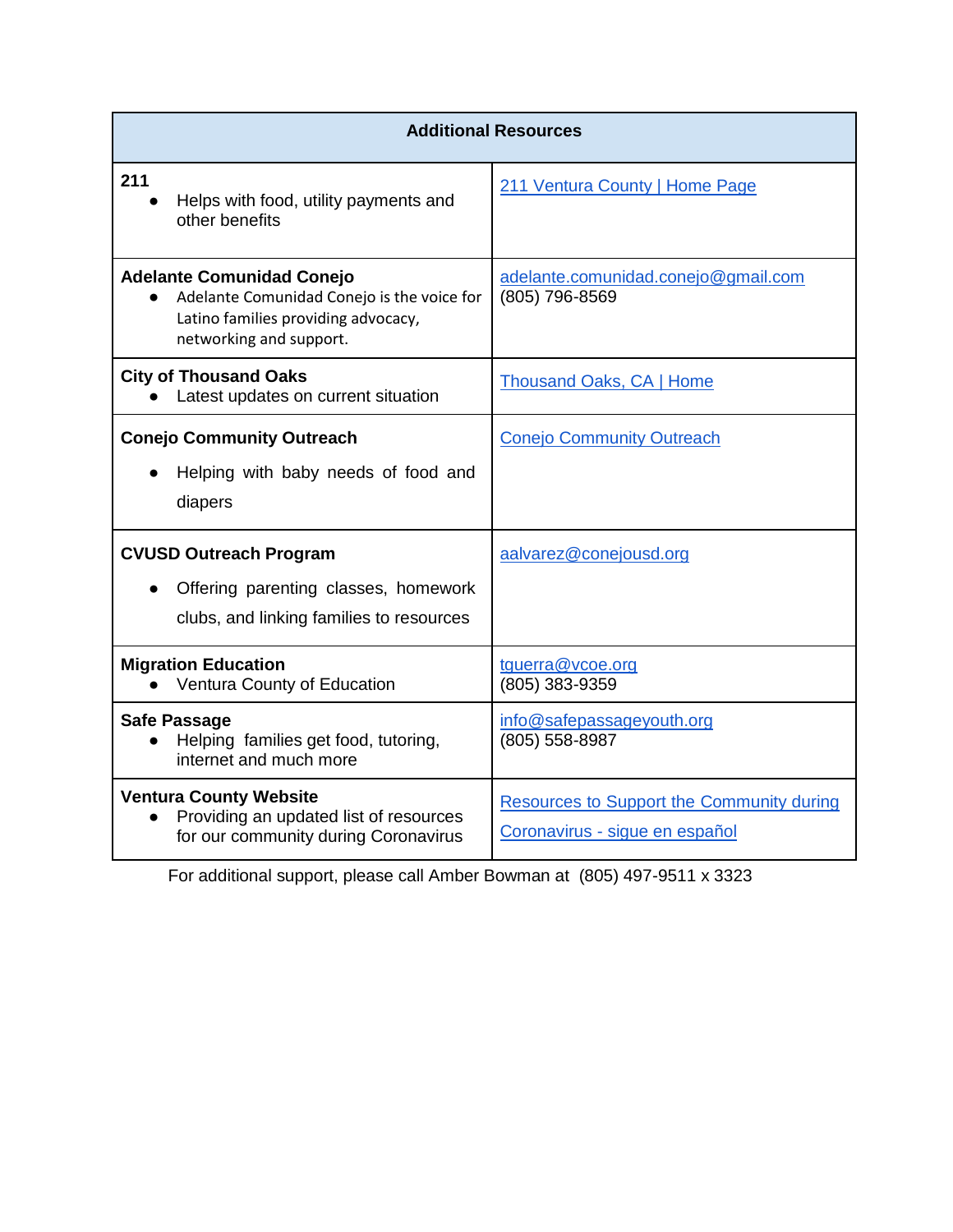

## RECURSOS DE LA COMUNIDAD

CVUSD proporciona la información como un servicio público y no constituye una afiliación o una recomendación de ninguna de las organizaciones enumeradas. Agradecemos su disponibilidad para niños y familias durante el cierre de escuelas durante COVID-19.

| Cuidado de iños / Tutoría                                                                                                       |                                                                  |  |
|---------------------------------------------------------------------------------------------------------------------------------|------------------------------------------------------------------|--|
| <b>Boys and Girls Club</b><br>Ofrece cuidado de niños y tutoría para<br>$\bullet$<br>trabajadores esenciales.                   | www.bgcconejo.org                                                |  |
| <b>School on Wheels</b><br>Tutor para quienes viven en viviendas<br>inestables                                                  | <b>School on Wheels: Home</b><br>1(800) 923-1100                 |  |
| Recursos de Cuidado de Crianza                                                                                                  |                                                                  |  |
| <b>James Storehouse</b><br>accesorios, domésticos, muebles,<br>$\bullet$<br>necesidades para el bebé                            | <b>James Storehouse</b><br>(805) 499-7161                        |  |
| <b>Raising Hope</b><br>Abogacía, financiación, apoyo para niños y<br>$\bullet$<br>familias en el sistema de bienestar infantil. | info@raisinghope.org<br>(805) 491-5439                           |  |
| Alojamiento                                                                                                                     |                                                                  |  |
| <b>Action</b><br>Ayuda con servicios públicos, servicios en el<br>hogar, recogiendo víveres                                     | <b>ACTION   Ventura County</b><br>(805) 987-0300                 |  |
| <b>Harbor House</b><br>Brindando servicios a aquellos<br>$\bullet$<br>verdaderamente necesitados en Conejo                      | Harbor House Thousand Oaks - Home<br>(805) 464-3533              |  |
| <b>Comidas</b>                                                                                                                  |                                                                  |  |
| <b>CVUSD</b><br>Ofreciendo comidas gratis para el desayuno<br>y el almuerzo.                                                    | Conejo Valley Unified School District > Free Meal<br>Information |  |
| <b>Calvary Community Church</b>                                                                                                 | (818) 575-2269                                                   |  |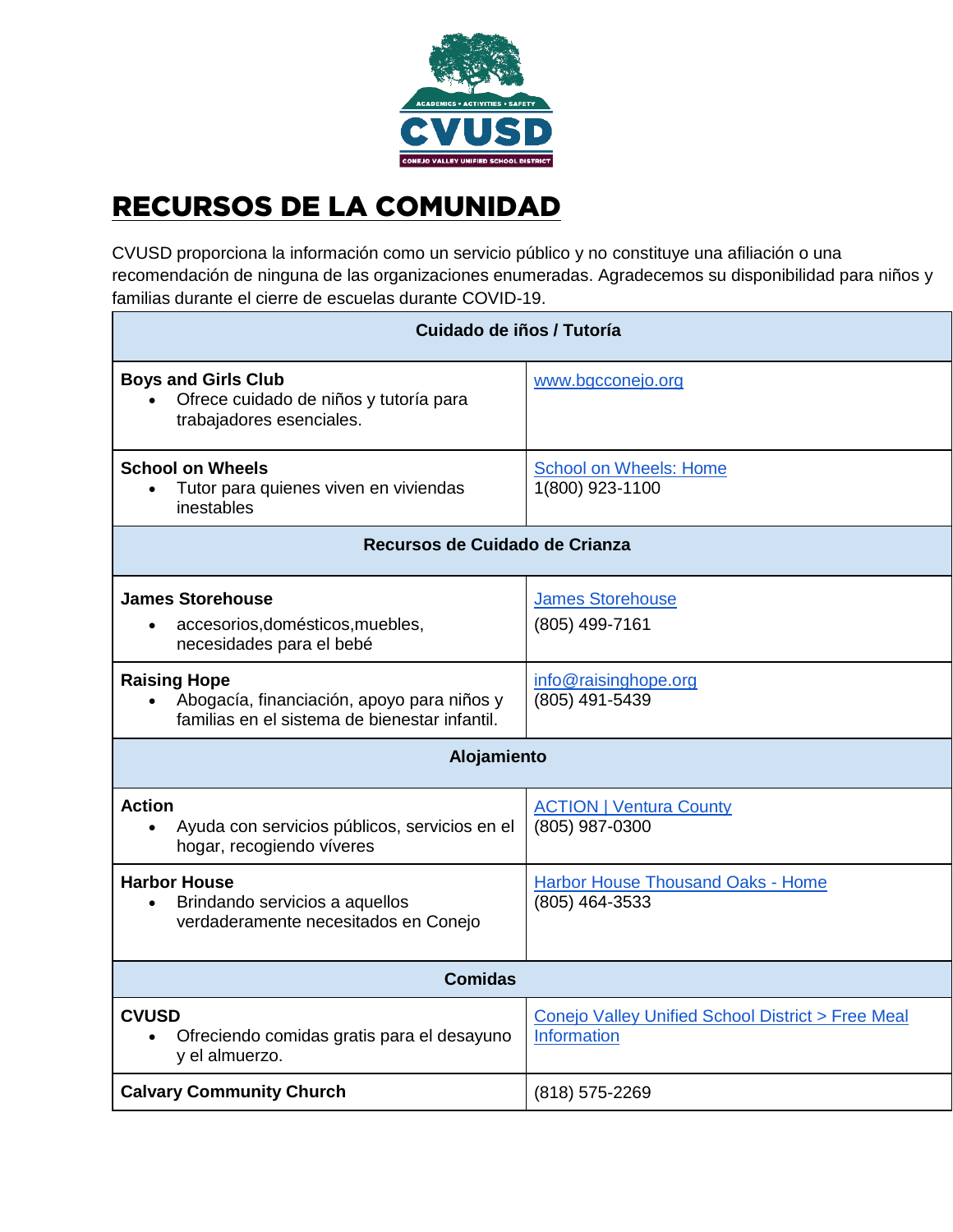| Ayuda financiera y comida                                                                                                                          |                                                                                                                                                                     |  |
|----------------------------------------------------------------------------------------------------------------------------------------------------|---------------------------------------------------------------------------------------------------------------------------------------------------------------------|--|
| <b>Food Share</b><br>Comida                                                                                                                        | mwhite@foodshare.com<br>(805) 983-7100 ext. 111                                                                                                                     |  |
| <b>Holy Trinity Lutheran Church</b><br>ofrece comida todos los días de 2 a 4                                                                       | 1 W Avenida de los Arboles Thousand Oaks<br>(805) 492-1234                                                                                                          |  |
| <b>Westminster Free Clinic</b><br>servicios médicos y comida gratis todos los<br>miércoles a las 4                                                 | 1000 E Janss Road Thousand Oaks<br>http://westminsterclinic.org/<br>(805) 241-8366                                                                                  |  |
| Tecnología                                                                                                                                         |                                                                                                                                                                     |  |
| <b>Spectrum</b><br>60 días de servicio gratis                                                                                                      | 855-243-8892                                                                                                                                                        |  |
| <b>Comcast</b><br>60 días de servicio gratis                                                                                                       | <b>Internet Essentials from Comcast</b><br>1-855-846-8376                                                                                                           |  |
| <b>Student Support Services</b><br>Si los estudiantes aún no pueden acceder a<br>Internet, comuníquese con Amber Bowman<br>para obtener más ayuda. | abowman@conejousd.org<br>(805) 497-9511 ext. 3323                                                                                                                   |  |
| Soporte tecnológico<br>Para obtener ayuda para acceder a uno de<br>los sitios web de los estudiantes                                               | Conejo Valley Unified School District > Departments<br>> Business Services > Technology Services ><br><b>Distance Learning Technology Support</b><br>(805) 498-0527 |  |
| <b>Recursos Adicionales</b>                                                                                                                        |                                                                                                                                                                     |  |
| 211<br>Ayuda con alimentos, pagos de servicios<br>públicos y otros beneficios.                                                                     | 211 Ventura County   Home Page                                                                                                                                      |  |
| <b>Adelante Comunidad Conejo</b><br>Adelante Comunidad Conejo es la voz de las<br>familias latinas que brindan apoyo, trabajo en<br>redes y apoyo. | adelante.comunidad.conejo@gmail.com<br>(805) 796-8569                                                                                                               |  |
| <b>Ciudad de Thousand Oaks</b><br>Últimas actualizaciones sobre la situación<br>actual                                                             | <b>Thousand Oaks, CA   Home</b>                                                                                                                                     |  |
| <b>Conejo Community Outreach</b><br>Ayudando con las necesidades del bebé de<br>comida y pañales                                                   | <b>Conejo Community Outreach</b>                                                                                                                                    |  |